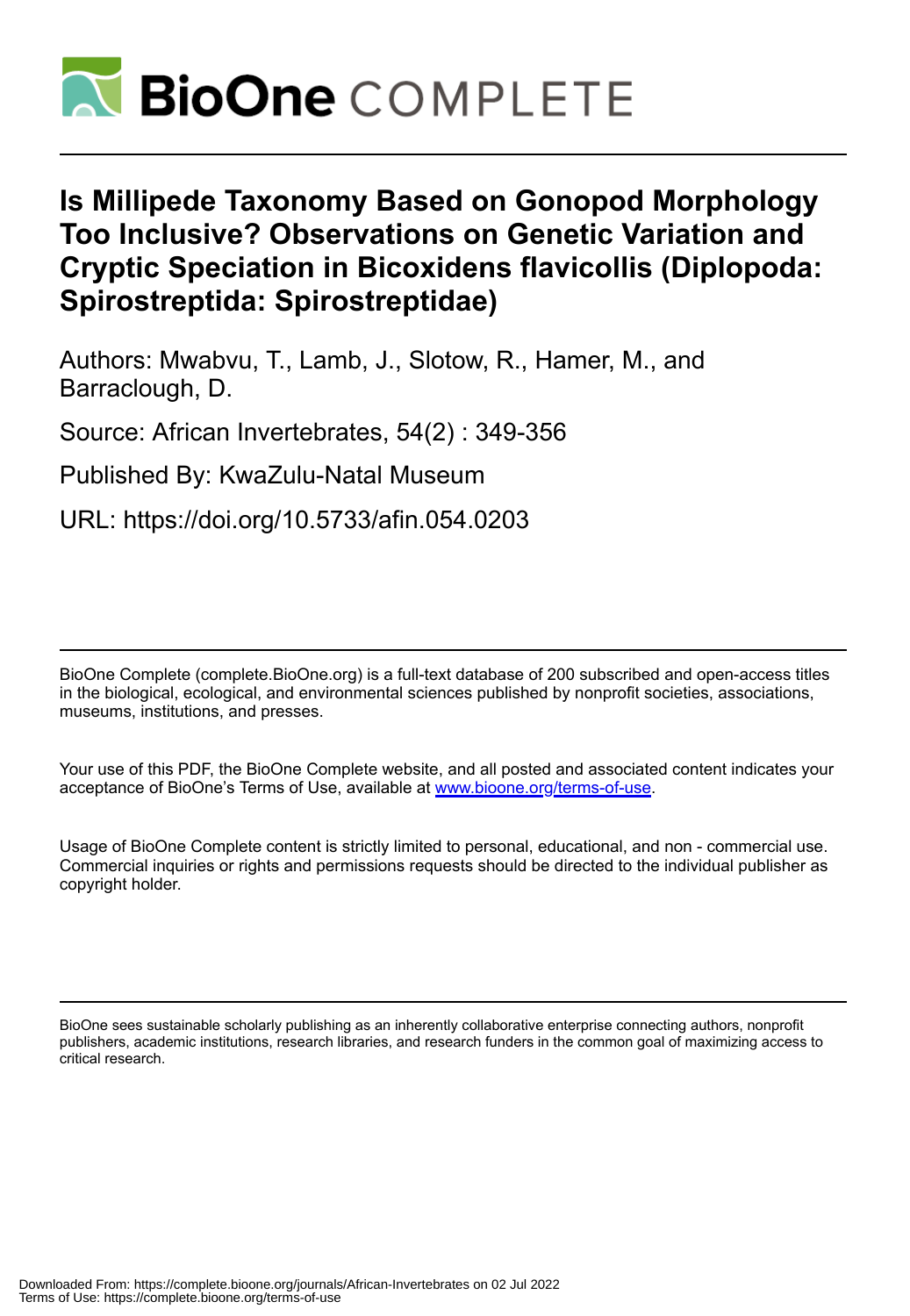African Invertebrates Vol. 54 (2): 349–356 Pietermaritzburg 14 August 2013

# **Is millipede taxonomy based on gonopod morphology too inclusive? Observations on genetic variation and cryptic speciation in**  *Bicoxidens flavicollis* **(Diplopoda: Spirostreptida: Spirostreptidae)**

**T. Mwabvu1\*, J. Lamb1 , R. Slotow1 , M. Hamer1, 2** and **D. Barraclough1**

<sup>1</sup> School of Life Sciences, University of KwaZulu-Natal, Westville Campus, P. Bag X54001, Durban, 4000 South Africa

2 South African National Biodiversity Institute, P. Bag X101, Pretoria, 0001 South Africa \*Corresponding author: mwabvut@ukzn.ac.za

### ABSTRACT

The structure of the male gonopods of millipedes has been considered to be species-specific. As such, go nopods—which aid in copulation and sperm transfer—are used in the taxonomic diagnosis and description of species. However, it was recently demonstrated that gonopod morphology is not always characteristic of species. Diagnoses based on gonopod morphology can therefore result in underestimation of ta xonomic diversity amongst millipedes. On the basis of this observation, we examined genetic variation in two populations (approximately 250 km apart) of a widely distributed and colour-polymorphic southern Af rican millipede, namely *Bicoxidens flavicollis* Attems, 1928. An analysis of genetic divergence based on 520 nucleotides of the mitochondrial cytochrome oxidase 1 gene, and 684 nucleotides of the mitochondrial 16S rRNA gene, demonstrated high levels of divergence (19.09 % for cytochrome oxidase 1 and 6.66 % for 16S rRNA) between the two populations. These results suggest the presence of cryptic species in *B. fla vicollis* and, furthermore, corroborate observations that taxonomy based on gonopod morphology may be too inclusive.

KEY WORDS: Afrotropical, Spirostreptidae, *Bicoxidens flavicollis*, millipedes, genetic variation, cryptic species, gonopods, intraspecific, taxonomy, cytochrome oxidase 1, 16S rRNA.

### INTRODUCTION

Morphology-based taxonomy is extensively used to delimit taxa (Schlick-Steiner *et al*. 2007), particularly in groups that are poorly known and difficult to identify, such as millipedes (Hamer 2000). Male genitalia/gonopods are intromittent organs which are widely used in taxonomy on the grounds that they exhibit species-specific characters (Song & Bucheli 2010). Despite increasing use of DNA sequence data in invertebrate taxonomy (e.g. Pfenninger *et al*. 2007; Burns *et al*. 2008), gonopod morphology is still central to spirostreptid millipede taxonomy (e.g. Hoffman 2008; Hamer 2009; Mwabvu *et al*. 2010), because it has been mooted that the divergent male genitalia suggest reproductive isolation (Bond *et al*. 2003).

Although male gonopods evolve rapidly and divergently (Song & Bucheli 2010), speciation may be unaccompanied by change in gonopod morphology. According to Bond *et al*. (2003), speciation occurred without gonopod divergence in a species of the spirobolid millipede genus Anadenobolus Silvestri, 1897. In view of this evidence, morphology-based classifications are being re-evaluated against other criteria because morphology may fail to separate genetically distinct species (Bond  $&$  Sierwald 2002; Adams *et al.* 2009).

Sequences of mitochondrial cytochrome *c* oxidase 1 (CO1), 16S rRNA and 18S rRNA genes have been used to assess genetic divergence within many taxa. For example, mitochondrial 16S rRNA gene sequences were used in taxonomic studies of Chilopoda (Edgecombe & Giribet 2004), Polydesmida (Marek & Bond 2007), Hymenoptera

http://africaninvertebrates.org

nttp://amcaninverteorates.org<br>urn:lsid:zoobank.org:pub:1BD03DEB-501E-4EF6-A0B8-A26A7AC99D36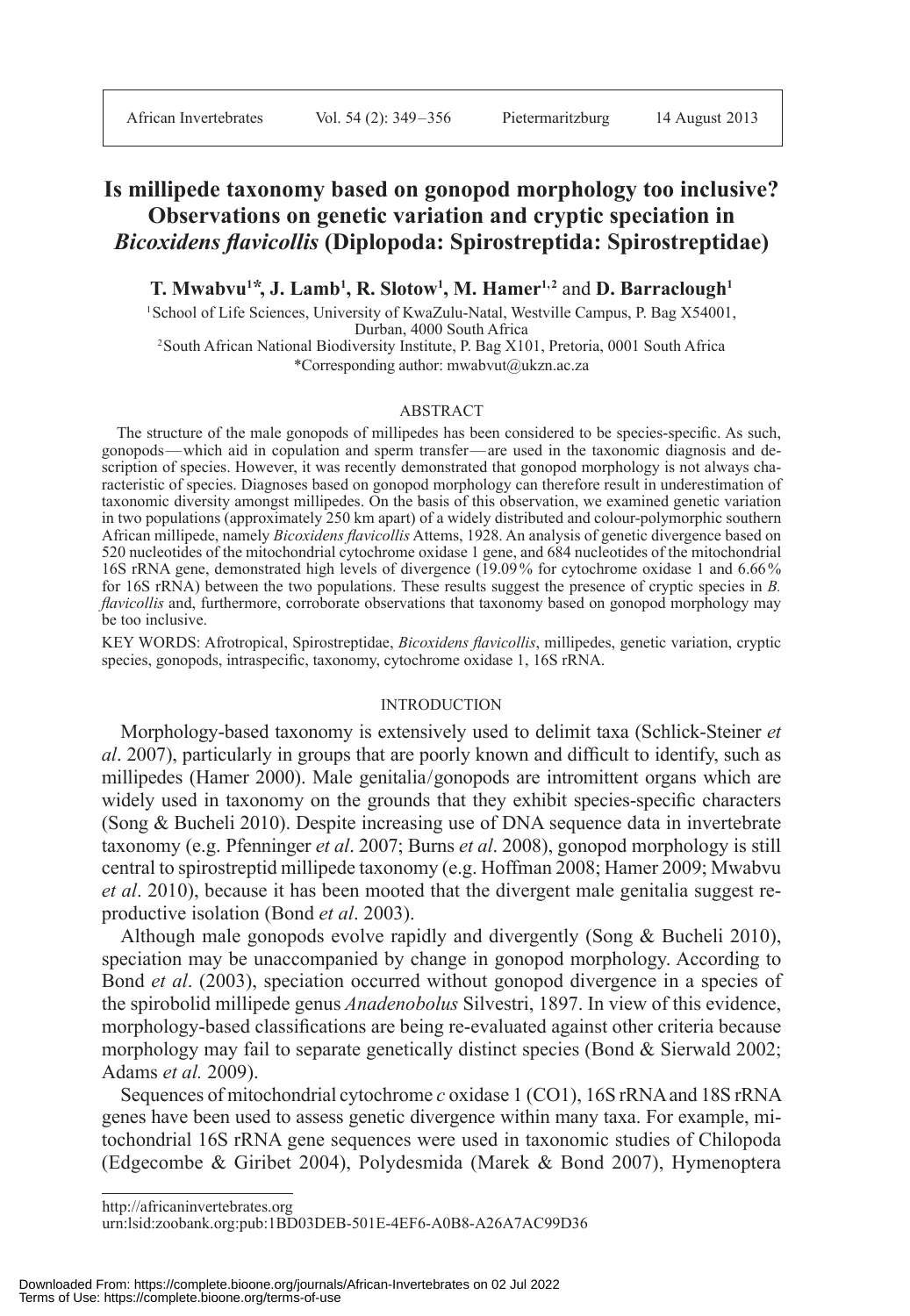(Dowton & Austin 1994), Australian elapid snakes (Keogh *et al*. 2000) and the *Ana denobolus excisus* (Karsch, 1881) millipede species complex (Bond & Sierwald 2002).

The genus *Bicoxidens* Attems, 1928, is endemic to southern Africa (Mwabvu *et al*. 2007). It includes medium to large (length 75–170 mm, diameter 6.6–10.6 mm) species (Mwabvu 2000; Mwabvu *et al*. 2007). Body colour ranges from shades of black and brown through to orange-yellow (Mwabvu *et al*. 2007). *Bicoxidens* species have been collected in diverse vegetation types, including *Brachystegia* or *Acacia*-dominated savannah woodland, and riverine and montane habitats (Mwabvu *et al*. 2007).

The taxonomic validity of *Bicoxidens*, as based on gonopod morphology, is not in doubt. Among the nine known species, *B. flavicollis* Attems, 1928, is the most widely dis tributed, occurring in east, north, south-west and central Zimbabwe, and in western Mozambique (Mwabvu *et al.* 2007) (Fig. 1). Although the male gonopods of *B. flavicollis* are identical in shape, body colour varies throughout the distribution range. Black, brown and orange-yellow specimens have been recorded in different habitats (Mwabvu *et al*. 2007). Given their poor dispersal ability and preference for moist microhabitats,



Fig. 1. Distribution of the nine *Bicoxidens* species in Southern Africa.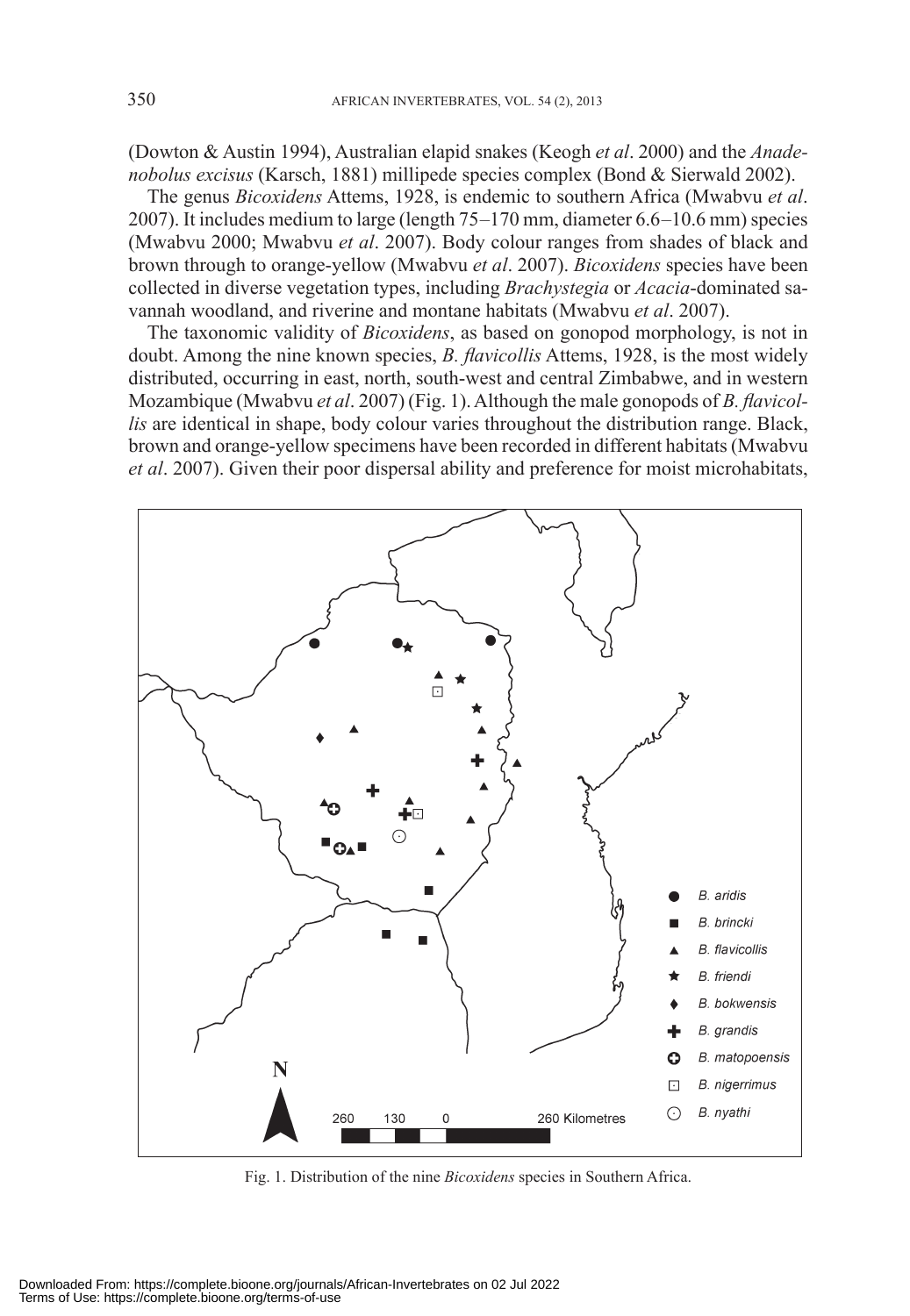millipedes are likely to speciate in isolation (Hopkin & Read 1992; Hamer  $\&$  Slotow 2000). As a result, many millipede groups may contain hidden species (Brewer *et al*. 2012) that cannot be identified using gonopod morphology alone. Because reproductive isolation and genetic divergence are expected to increase with time, they are correlated (Fitzpatrick 2002). As such, the colour polymorphic and widely distributed *B. flavicollis* could be a species complex.

Considering the urgent need for information on invertebrate diversity in southern Africa (Hamer & Slotow 2002), there is much to be gained by investigating intraspecific genetic variation in millipedes, because diversity data and correct identification of taxa have implications for biodiversity conservation and other disciplines. Moreover, there is a paucity of genetic information on millipedes. This paper provides basic data and hopefully will stimulate further research on millipede genetics.

The objective of this research was to test the hypothesis that *B. flavicollis* is a species complex, by investigating genetic divergence in the CO1 and 16S rRNA mitochondrial genes in two populations. Given the great distance separating the two populations and the poor dispersal ability of millipedes, we predicted strong genetic differentiation between these populations of *B. flavicollis*.

# MATERIAL AND METHODS

Fresh males of *B. flavicollis* were collected in Zimbabwe at Muterere (18°25'S 32°57'E) in the eastern highlands, and from Chihota, near Harare (18°15'S 31°05'E). In addition, males of *Cacuminostreptus mazowensis* Mwabvu in Mwabvu et al. 2010 obtained at Mazowe Dam (17°30'S 30°58'E) and *Archispirostreptus tumuliporus* (Karsch, 1881) from Marange (18°57'S 32°27'E), both localities being in Zimbabwe, were included as outgroups from the same family (Spirostreptidae). The millipedes were collected by hand, preserved in 100% ethanol, and deposited in the KwaZulu-Natal Museum, Pietermaritzburg, South Africa.

Total genomic DNA was obtained from the legs of preserved millipedes. The legs were first ground using a pestle and mortar. DNA was then extracted using the Qiagen DNeasy Blood and Tissue Kit (Qiagen) according to the manufacturer's instructions. Polymerase chain reactions targeting part of the mitochondrial CO1 and 16S rRNA genes were performed after optimisation using gradient PCR. Primers for the amplification of the genes were as used by Lavrov *et al*. (2002) and Bond & Sierwald (2002).

PCR products were electrophoresed at 15V for 16 hours in 1.5% agarose gel containing 200 μl ethidium bromide (0.05 mg/ml) and using  $0.5 \times$  TBE buffer. The PCR products were purified with a Zymoclean™ Gel Recovery Kit (Zymo Research, USA). Products were sequenced on an ABI 3730 capillary sequencer at Inqaba Biotechnical Industries (Pty) Ltd (Hatfield, Pretoria, South Africa). DNA samples that did not amplify after PCR, were cloned and sequenced for CO1. Raw sequences were edited in BioEdit version 7 (Hall 1999), and aligned using the Clustal W algorithm in BioEdit and by inspection. The alignments were trimmed to 684 nucleotides and 520 nucleotides of mitochondrial 16S rRNA and CO1 genes, respectively.

Bayesian, maximum parsimony and neighbour-joining analyses were performed to determine genetic distances between and phylogenetic relationships among the taxa. The general time-reversible (GTR) model was selected using the Akaike Information Criterion (AIC) for both the 16S rRNA and CO1 datasets, and was used subsequently in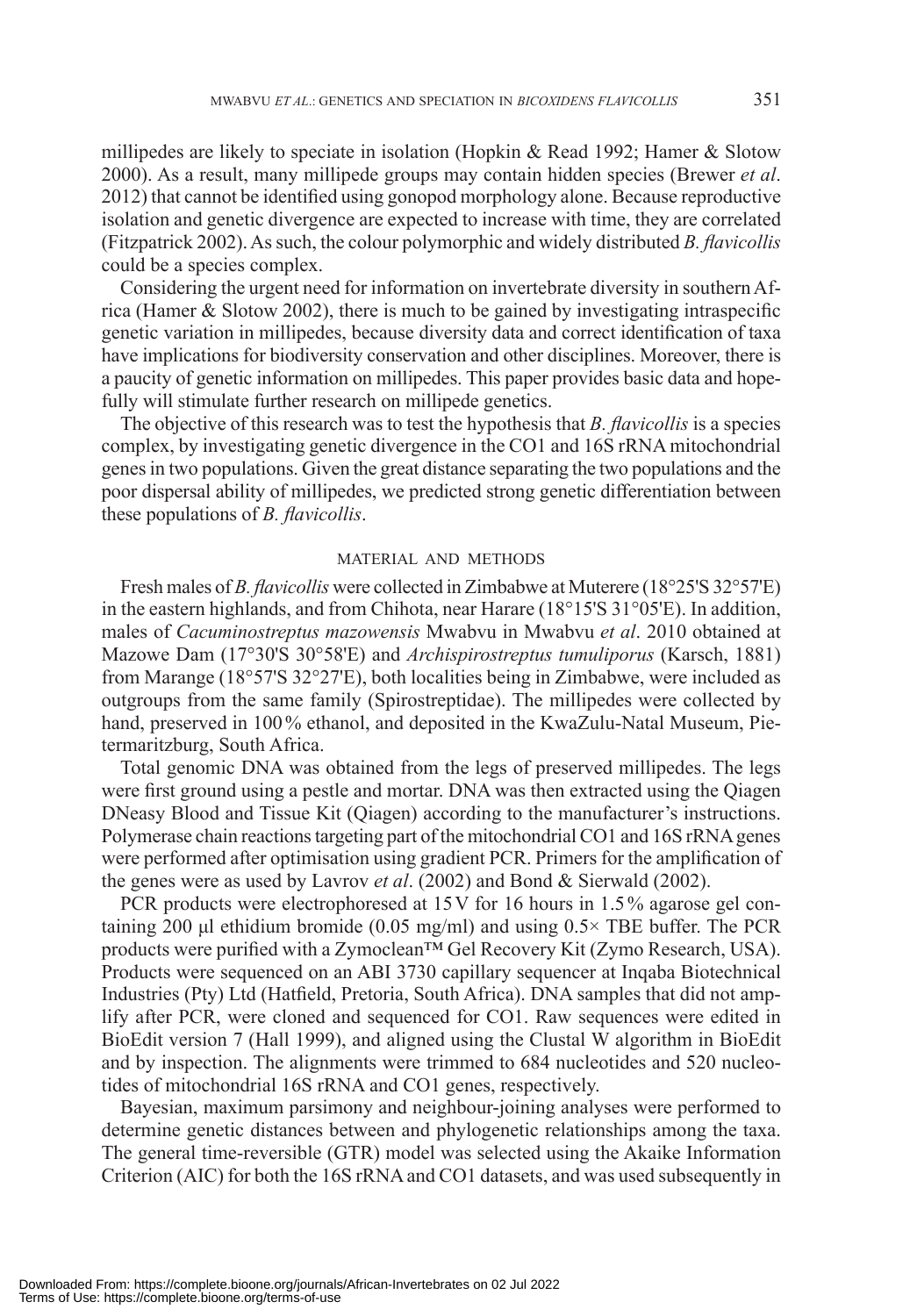# Abbreviations: C – Chihota, D – Muterere, numbers next to each letter reflect the number of replicates. *B. flavicollis* D5 *B. flavicollis* D3 *B. flavicollis* D1 *B. flavicollis* C5 **B.** flavicollis D3 0.15<br>**B.** flavicollis D1 0.15 **B.** *flavicollis* D1 0.15 0.00<br> **B.** *flavicollis* C5 6.66 6.50 *B. flavicollis* C5 6.66 6.50 6.50 *B. flavicollis* C2 6.48 6.30 6.32 1.54<br> *A. tumulinorus* 32.99 33.21 33.21 31.83 *A. tumuliporus* 32.99 33.21 33.21 31.83<br> *C. mazowensis* 29.43 29.21 29.21 27.21 *C. mazowensis* 29.43 29.21 29.21 27.21 27.21<br> *N. americanus* 60.89 67.26 66.88 63.46

Comparisons of genetic divergence between *Bicoxidens flavicollis* specimens and the outgroups, indicated by general time-reversible genetic distances (%) based on 684 nucleotides of the mitochondrial 16S rRNA gene.

Bayesian and neighbour-joining analyses. Neighbour-joining and maximum parsimony analyses were implemented in PAUP (Swofford 2002). Genetic distances were presented as distance matrices and as a neighbour-joining tree, which was bootstrapped using 1000 pseudo-replicates. For parsimony analysis, the random additions sequence option (n=100) for discrete, unordered characters was used. The shortest tree was obtained using the heuristic search option under the tree bisection-reconnection (TBR) branch-swapping option. The degree of support for each node of the resulting tree was estimated using bootstrap re-sampling analysis (1000 pseudo-replicates; Felsenstein 1985). Bayesian analysis was implemented in Mr Bayes 3.0 (Huelsenbeck & Ronquist 2001), using flat priors. For all analyses, four Markov chains were run for 5 million generations each, and the first 500,000 trees were discarded as burn-in.

Sequence data were registered at GenBank: KF057753 (*B. flavicollis* D5), KF057754 (*B. flavicollis* D3), KF057755 (*B. flavicol lis* D1), KF057756 (*B. flavicollis* C5), KF057757 (*B. flavicollis* C2), KF057752 (*C*. *ma zo wensis*) and KF057758 (*A*. *tu mu li porus*). Ad ditional outgroup sequences of taxa be longing to the orders Spirobolida (*Nar ceus americanus* (Palisot de Beauvois, 1817), *Narceus annularis* (Rafinesque, 1820), *Narceus gor danus* (Chamberlin, 1943) and *Ana denobolus ex cisus*), Spirostreptida (*Thyropy*gus sp.) and Julida (Cylindroiulus caeruleocinctus (Wood, 1864) and *Anagaiulus blanca typa* Enghoff, 1992) were obtained from the NCBI GenBank database.

# RESULTS

We were able to obtain good quality sequence reads from only two specimens (one from each population) for CO1, but from three specimens from Muterere and two from Chihota populations for 16S RNA. The sequences from Chihota and Muterere were very divergent, and both CO1 and 16S genetic distances between the two populations were higher than expected. Genetic divergence between Chihota and Muterere specimens based on analysis of the CO1 gene, was 19.09 %. In respect of the 16S data, *B. flavicollis* was divided into two strongly supported sister clades (Fig. 2), separated by a genetic distance of greater than 6% (Table 1). Based on the 16S rRNA gene, the highest intrapopulation genetic variation at Chihota was 1.54 %. At Muterere, the range of variation was  $0-0.15\%$ , which was much lower than that at Chihota (Table 1). The 16S rRNA se quence dataset provided robust support for *B. flavicollis* from Chihota and Muterere as representing distinct taxa (Bayesian posterior probability 0.92 and 1.00, maximum par simony bootstrap  $100\%$  and neighbour-joining bootstrap  $100\%$ ) (Fig. 2).

*N. americanus*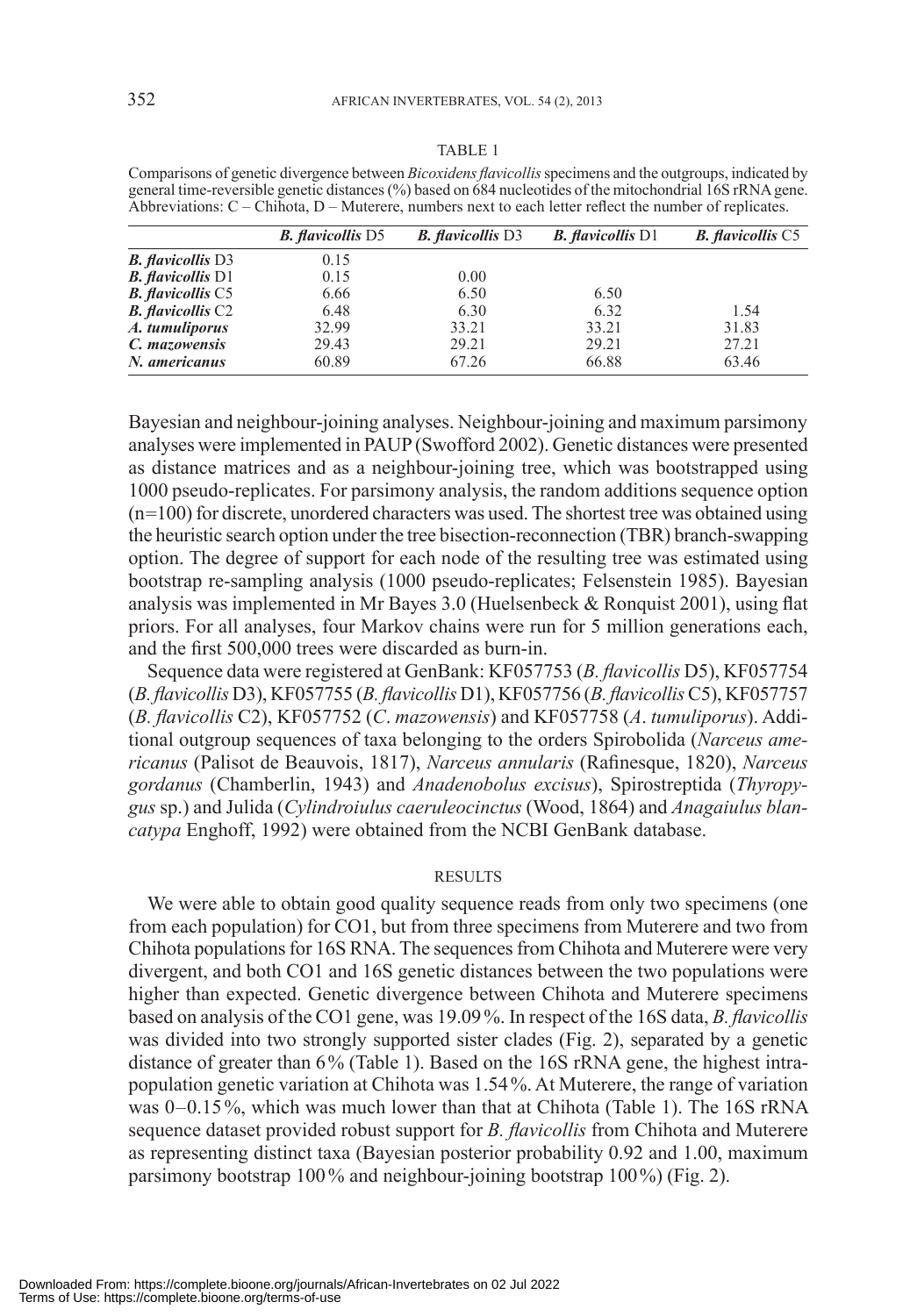

Fig. 2. Bayesian Inference tree based on analysis of 684 nucleotides of the mitochondrial 16S rRNA gene, showing relationships between *Bicoxidens flavicollis* and outgroups from the orders Spirostreptida, Spirobolida and Julida. Numbers next to outgroups are GenBank accession numbers. This tree is congruent in structure, with maximum parsimony and neighbour-joining analyses of the same dataset. Nodal support values are indicated as posterior probability/maximum parsimony bootstrap/ **neighbour-joining bootstrap**.

#### **DISCUSSION**

Although only a small number of samples were successfully sequenced, genetic variation among specimens of *B. flavicollis* from the Muterere and Chihota populations nevertheless suggests that diagnosis based on gonopod morphology underestimates taxonomic diversity. These results lend support to the views of Hamer and Slotow (2000). After studying the gonopods of a common African millipede genus *Doratogonus*, Hamer and Slotow (2000) reported that the diagnoses of the species might be too inclusive. Studies in other invertebrate groups also support the assertion that morphology alone may not accurately reflect taxonomic diversity. For example, DNA sequences identified cryptic species in the lepidopteran genera *Cymothoe* Hüber (van Velzen *et al*. 2007) and *Perichares* Scudder (Burns *et al*. 2008), in an ant *Tetramorium* Mayr (Schlick-Steiner *et al*. 2006), and in the dipteran genus *Chironomus* Meigen (Pfenninger *et al*. 2007).

Although sequence divergence threshold values of 2–3 % have been assigned for designating species in insects and mammals (Rubinoff *et al*. 2006), the levels of sequence divergence and threshold values in African millipedes have not been determined. Therefore, this study is an important contribution to understanding millipede genetic diversity. The large CO1 and 16S genetic distances between *B. flavicollis* at Muterere and Chihota suggest the existence of more than one species. The contention of the presence of cryptic species in *B. flavicollis* would be supported by Lefébure *et al*. (2006), who proposed designation of species in Crustacea using a CO1 divergence threshold of below  $16\%$ . which is lower than the 19.09 % detected between the two populations of *B. flavicollis*. Moreover, with regard to 16S rRNA, genetic divergence of less than 2 % is accepted as representing intraspecific variation in other taxa (Bond 2004). Therefore, if 2 % divergence is used as a threshold value for species designation, 6 % divergence between the two populations of *B. flavicollis* likewise suggests the presence of cryptic species, which could not be identified using genitalic morphology. The two strongly supported

Downloaded From: https://complete.bioone.org/journals/African-Invertebrates on 02 Jul 2022 Terms of Use: https://complete.bioone.org/terms-of-use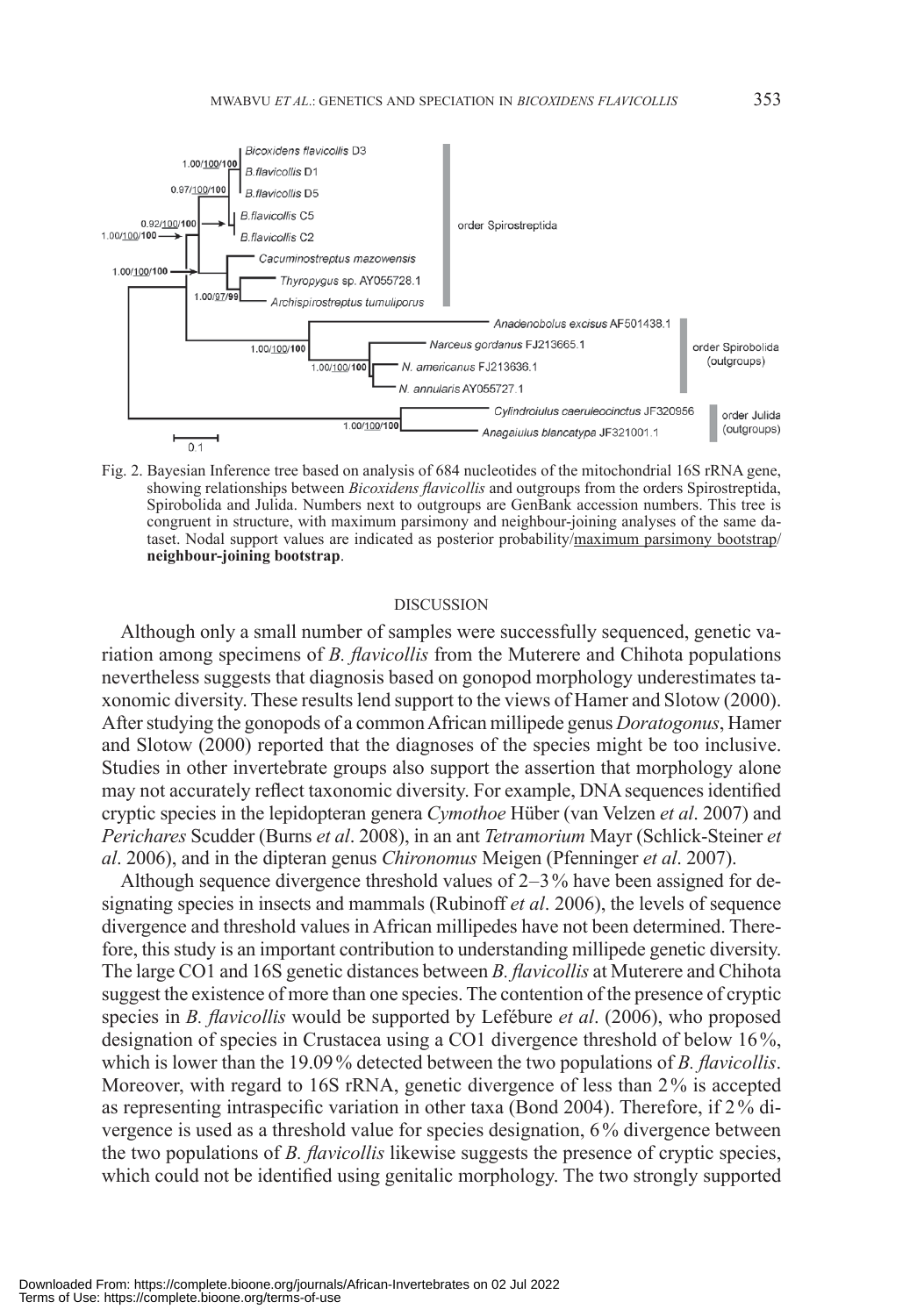subclades of *Bicoxidens* (Fig. 2) further justify our assertion that the taxon *B. flavicollis* contains more than one species.

The marked genetic variability in *B. flavicollis* is not surprising. *Bicoxidens* species are small-bodied, with poor dispersal ability (Mwabvu *et al*. 2007), and as they tend to have very limited distributions, there is presumably restricted gene flow. Furthermore, the small population in Muterere occurs in vegetation on an isolated granite outcrop. This probably explains the low intra-population genetic variation compared with the population in Chihota. In addition, besides the genetic variation between the two populations, at Muterere the specimens of *B. flavicollis* are yellow with brown stripes, while at Chihota the millipedes are black, as in most areas of the distribution range.

Greater than expected genetic distinctiveness between the two populations of *B. flavicollis* emphasises the need to review taxonomies based on gonopod morphology. Be cause gonopod morphological change may not be correlated with genetic change (Adams *et al*. 2009), morphological 'species' might be hiding considerable levels of cryptic variation. Many species of millipedes are local or site endemics (Hamer & Slotow 2002), making them IUCN threatened (Hamer 2009), and thus in need of prioritising for con servation. Therefore, a threshold genetic distance for designating millipede species should be assigned in order to facilitate investigations into cryptic diversity.

In the light of differences in the rate of evolution of genes (Lefébure *et al*. 2006) and because of the small number of replicates in this study, the notion that *B. flavicollis* is a species complex warrants further research, using more genes and larger samples from throughout the distribution range. The information could be used to infer patterns and processes, and to enhance understanding of endemicity levels in spirostreptid millipedes in Africa. In addition to increased taxon sampling, further investigations into the suitability of the genes are required because some genetic markers are appropriate only for differentiating specific taxa (see Vences *et al*. 2005).

Given the large degree of genetic divergence between the two populations of *B. flavicollis*, the considerable intraspecific variation in gonopods reported in some groups (Brewer *et al*. 2012), and that reproductive isolation is correlated with genetic divergence (Fitzpatrick 2002), it would be valuable to investigate gonopod morphology in millipedes (as suggested by Brewer *et al*. (2012)) using morphometric landmark or shape analyses. Such studies might identify subtle variations in gonopods that demonstrate morphological stasis in shape and structure. Because the distribution of the nine currently recognised *Bicoxidens* species is known, future work could also include genetic divergence and cytogenetic studies of the species, in order to understand speciation in spirostreptids and to provide useful data on chromosomal evolution.

### ACKNOWLEDGEMENTS

The research was funded by the University of KwaZulu-Natal and a Focus Area grant from the National Research Foundation, South Africa. We wish to thank Miss Theshnie Naidoo for training the first author in molecular laboratory techniques.

#### REFERENCES

- ADAMS, D.C., BERNS, C.M., KOZAK, K.H. & WIENS, J.J. 2009. Are rates of species diversification correlated with rates of morphological evolution? *Proceedings of the Royal Society B* **276**: 2729–2738.
- BOND, J.E. 2004. Systematics of the Californian euctenizine spider genus *Apomastus* (Araneae: Mygalomorphae: Cyrtaucheniidae): the relationship between molecular and morphological taxonomy. *Invertebrate Systematics* **18**: 361–376.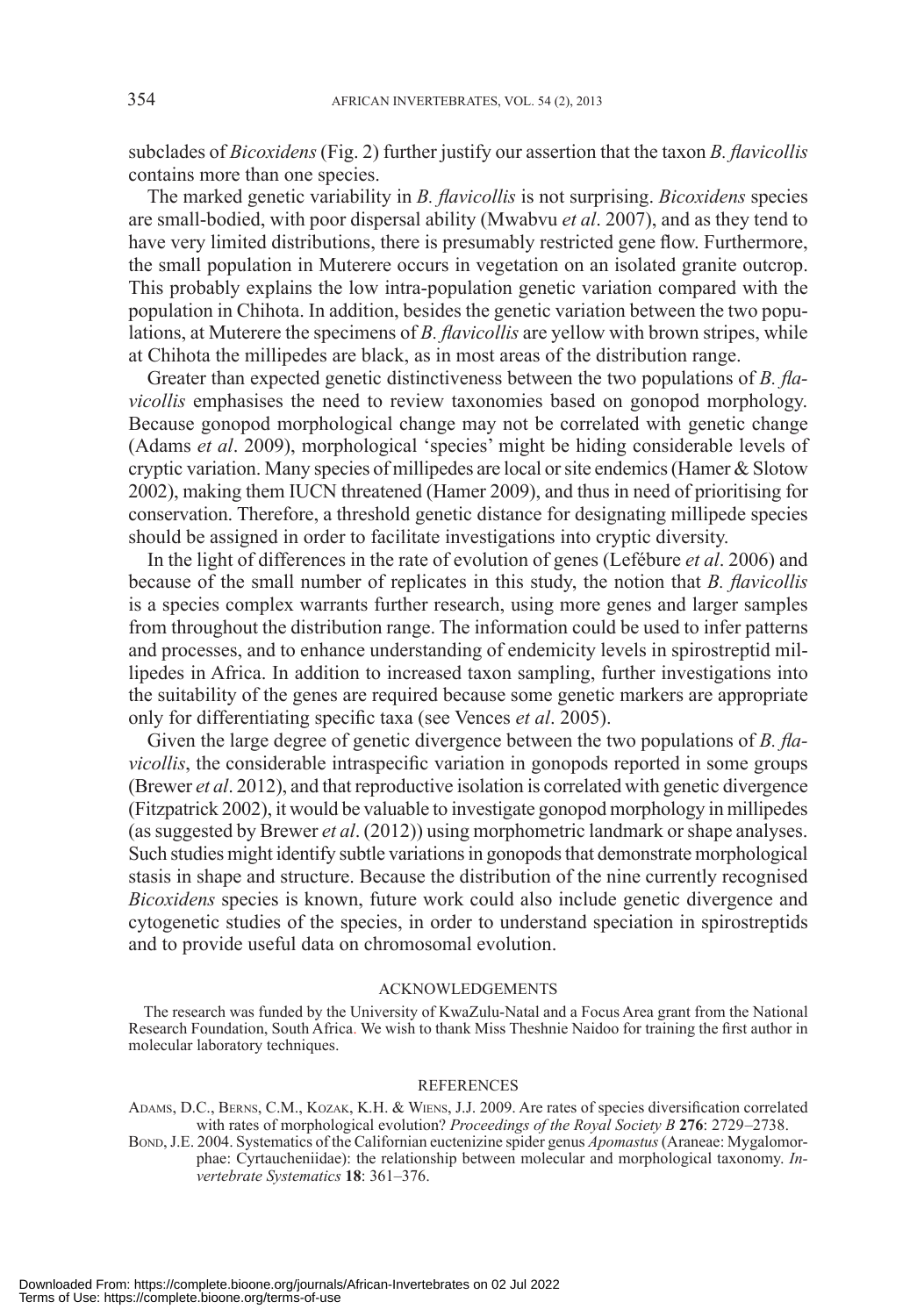- BOND, J.E., BEAMER, D.A., HEDIN, M.C. & SIERWALD, P. 2003. Gradual evolution of male genitalia in a sib ling species complex of millipedes (Diplopoda: Spirobolida: Rhinocricidae: *Anadenobolus*). *In vertebrate Systematics* **17**: 711–717.
- BOND, J.E. & SIERWALD, P. 2002. Cryptic speciation in the *Anadenobolus excisus* millipede species complex on the island of Jamaica. *Evolution* **56** (6): 1123–1135.
- BREWER, M.S., SPRUILL, C.L., RAO, N.S. & BOND, J.E. 2012. Phylogenetics of the millipede genus *Brachycybe* Wood, 1864 (Diplopoda: Platydesmida: Andrognathidae): patterns of deep evolutionary his tory and recent speciation. *Molecular Phylogenetics and Evolution* **64**: 232–242.
- BURNS, J.M., JANZEN, D.H., HAJIBABAEI, M., HALLWACHS, W. & HEBERT, P.D.N. 2008. DNA barcodes and cryptic species of skipper butterflies in the genus *Perichares* in Area de Conservación Guanacaste, Costa Rica. *Proceedings of the National Academy of Sciences of the USA* **105** (17): 6350–6355.
- DOWTON, M. & AUSTIN, A.D. 1994. Molecular phylogeny of the insect order Hymenoptera: apocritan relationships. *Proceedings of the National Academy of Sciences of the USA* **91**: 9911–9915.
- EDGECOMBE, G.D. & GIRIBET, G. 2004. Adding mitochondrial sequence data (16S rRNA and cytochrome *c* oxidase subunit 1) to the phylogeny of centipedes (Myriapoda: Chilopoda): an analysis of morphology and four molecular loci. *Journal of Zoological Systematics and Evolutionary Research* **42**: 89–134.
- FELSENSTEIN, J. 1985. Confidence limits on phylogenies: an approach using the bootstrap. *Evolution* **39**: 783–791.
- FITZPATRICK, B.M. 2002. Molecular correlates of reproductive isolation. *Evolution* **56** (1): 191–198.
- HALL, T.A. 1999. BioEdit: a user-friendly biological sequence alignment editor and analysis program for Win dows 95/98/NT. *Nucleic Acids Symposium Series* **41**: 95–98.
- HAMER, M. 2000. Review of the millipede genus *Doratogonus*, with descriptions of fifteen new species from Southern Africa (Diplopoda, Spirostreptida, Spirostreptidae). *Annals of the Natal Museum* **41**: 1–76.
- ––––––2009. Three new species of *Doratogonus* from South Africa (Diplopoda: Spirostreptida: Spirostreptidae). *In*: Roble, S.M. & Mitchell, J.C., eds, *A lifetime of contributions to myriapodology and the natural history of Virginia*: *A Festschrift in honor of Richard L. Hoffman's 80th birthday. Virginia Museum of Natural History Special Publication* **16**: 187–194.
- HAMER, M.L. & SLOTOW, R. 2000. Patterns of distribution and speciation in the genus *Doratogonus* (Diplopoda: Spirostreptidae). *In*: Wytwer, J. & Golovatch, S., eds, *Progress in studies on Myriapoda and Ony chophora*. *Fragmenta Faunistica* **43** (Supplement): 295–311.
	- ––––––2002. Conservation application of existing data for South African millipedes (Diplopoda). *African Entomology* **10** (1): 29–42.
- HOFFMAN, R.L. 2008. Two new genera of spirostreptid millipeds from central Africa, with a new terminology for male genitalia in the family Spirostreptidae (Diplopoda: Spirostreptida). *Tropical Zoology* **21** (2): 167–186.
- HOPKIN, S.P. & READ, H.J. 1992. *The biology of millipedes*. New York: Oxford University Press.
- HUELSENBECK, J.P. & RONQUIST, F. 2001. MRBAYES: Bayesian inference of phylogenetic trees. *Bioinformatics* **17**: 754–755.
- KEOGH, J.S., SCOTT, I.A.W. & SCANLON, J.D. 2000. Molecular phylogeny of viviparous Australian elapid snakes: affinities of *Echiopsis atriceps* (Storr, 1980) and *Drysdalia coronata* (Schlegel, 1837), with description of a new genus. *Journal of Zoology* 252: 317–326.
- LAVROV, D.V., BOORE, J.L. & BROWN, W.M. 2002. Complete mtDNA sequences of two millipedes suggest a new model for mitochondrial gene rearrangements: duplication and nonrandom loss. *Molecular Biology and Evolution* **19** (2): 163–169.
- LEFÉBURE, T., DOUADY, C.J., GOUY, M. & GIBERT, J. 2006. Relationship between morphological taxonomy and molecular divergence within Crustacea: proposal of a molecular threshold to help species de limitation. *Molecular Phylogenetics and Evolution* **40**: 435–447.
- MAREK, P.E. & BOND, J.E. 2007. A reassessment of apheloriine millipede phylogeny: additional taxa, Bayesian inference, and direct optimization (Polydesmida: Xystodesmidae). *Zootaxa* **1610**: 27–39.
- MWABVU, T. 2000. Two new species of *Bicoxidens* Attems, 1928, from Zimbabwe (Diplopoda: Spirostreptida: Spirostreptidae). *African Zoology* **35** (1): 115–119.
- MWABVU, T., HAMER, M.L. & SLOTOW, R.H. 2007. A taxonomic review of the southern African millipede genus, *Bicoxidens* Attems, 1928 (Diplopoda: Spirostreptida: Spirostreptidae), with the description of three new species and a tentative phylogeny. *Zootaxa* **1452**: 1–23.
- MWABVU, T., HAMER, M., SLOTOW, R. & BARRACLOUGH, D. 2010. A revision of the taxonomy and distribution of *Archispirostreptus* Silvestri 1895 (Diplopoda, Spirostreptida, Spirostreptidae), and description of a new spirostreptid genus with three new species. *Zootaxa* **2567**: 1–49.
- PFENNINGER, M., NOWAK, C., KLEY, C., STEINKE, D. & STREIT, B. 2007. Utility of DNA taxonomy and barcoding for the inference of larval community structure in morphologically cryptic *Chironomus* (Diptera) species. *Molecular Ecology* **16**: 1957–1968.